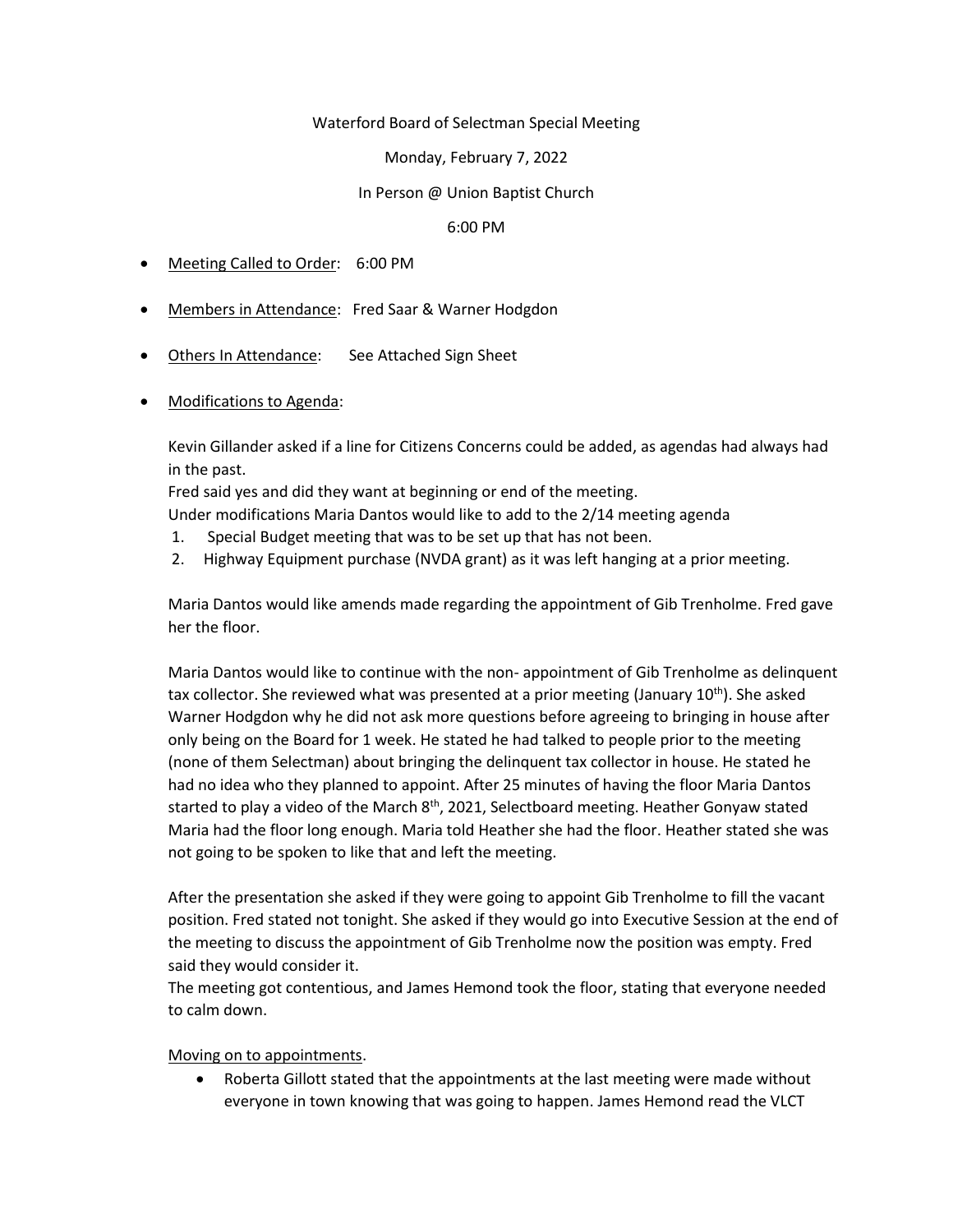about filling vacancies. He suggested that post the vacancies, advertise, and make appointments at the Selectboard meeting on February 14<sup>th</sup>. Howard Remick said that office is a mess and vendors have not been paid for 2 months. There was much discussion about making the appointments and following the VLCT ruling. Kathy Hodgdon stated that she had no idea appointments were going to be made at the January 24th meeting as well and did know of someone who was interested in the Treasurer position as he had approached them in Town the day before when we were pumping gas. Marcel Lapierre was introduced, gave a brief history list of his experience.

Tom Lawrence stood up and introduced himself and explained why he wanted to be the Selectman until Town Meeting. Roberta Gillott. said Selectboard had said they were not going to fill the Selectman vacancy until Town Meeting. Warner explained that now that the Town Meeting was being pushed out it had become obvious that they needed a third one. If one of them was to get sick or something happen the Town could not do anything with only one. Also, the Town Clerk & Treasurer had resigned since that was said. With all the things going on they need 3 Selectman to make this Town run. You cannot have two and when a vote is needed if they disagree a decision cannot be made. They had not discussed it Warner had sent the agenda addition to Fred to add and had not had any discussion regarding this item. He felt it should be someone that was not a candidate as they would be bias. meetings should be appointed not him as he had only been to two meetings in the last 3. She suggests

Kevin Gillander, he turned it down and said move forward with appointments. Warner explained that the VLCT said appointments could be made even before the vacancies were posted and the notice would be posted within the 10 days.

Marcel said they could hire the two people and appoint them at the next meeting. The consensus was go forward with appointments and correct mistakes going forward. Warner will post the vacancies and advertise them.

#### **Appoint Heather Gonyaw & Kandy Benedetti as the Town Officials to sign checks.**

Marcel said they could be authorized/appointed to sign checks as employees of the Town. Fred Motion and Warner seconded it.

### **Town Meeting date & format & Voting**

Maurice Chaloux said would be in Town April 5<sup>th</sup> so the meeting can still be held that day at 5:00 at Union Baptist Church. Fred was going to check with the school if could be there, but people thought the Church was good.

Election of Officers must be Australian Ballot. Town Meeting will be April 5th, in person. Fred made the motion and Warner seconded it.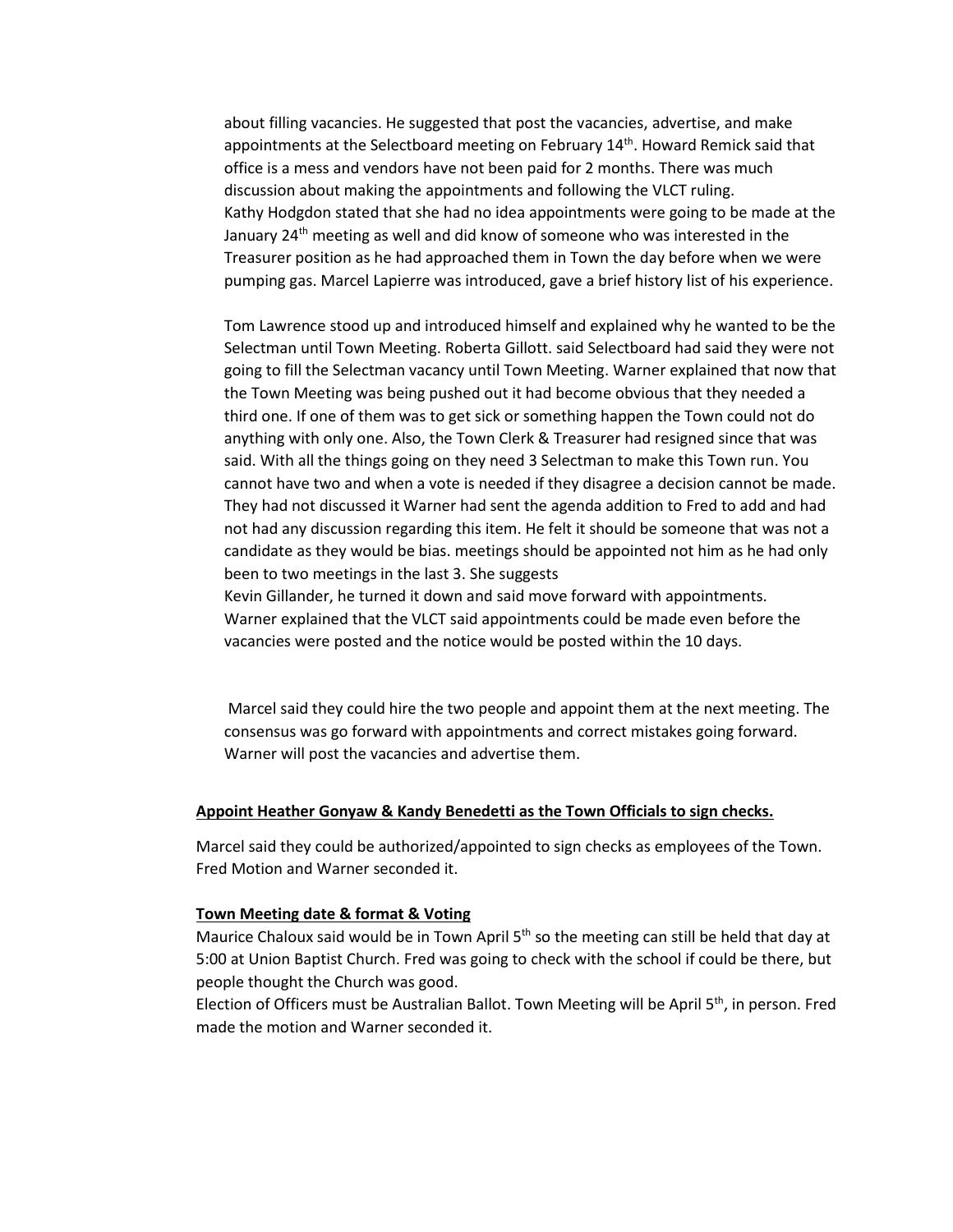#### **Authorize Caledonia Cooperative School District to Mail annual meeting ballots:**

Fred made the motion and Warner seconded to allow CCSD ballots be mailed to all registered voters.

Kathy Hodgdon asked if Kandy Benedetti introduce herself and tell people her experience for the Town Clerk position.

Maria asked if the Delinquent Tax Collector could be added to the open vacancies. It will be.

Meeting adjourned at 8:10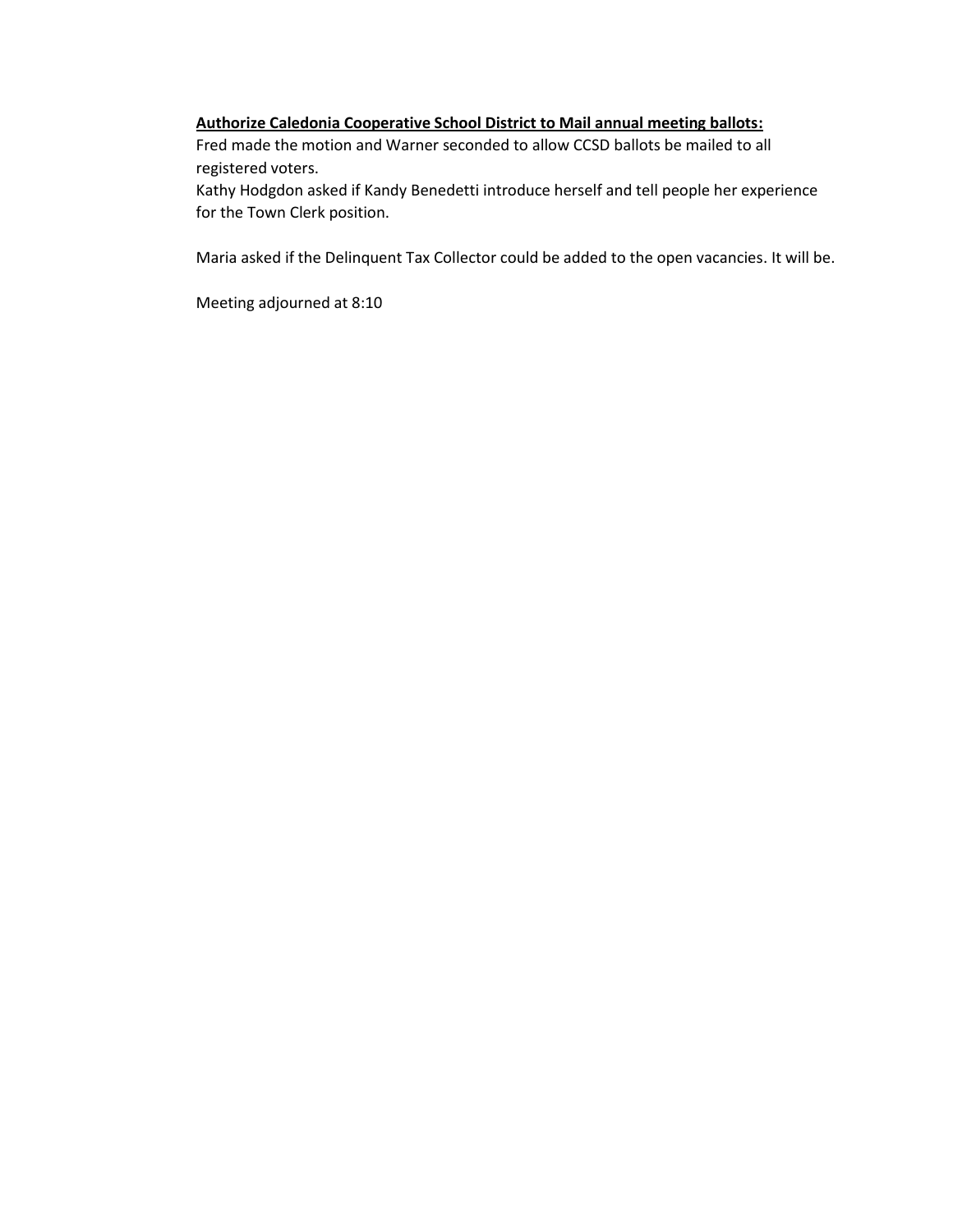| <b>MEETING SIGN-IN SHEET</b> |                                      |                                     |                      |  |  |  |  |
|------------------------------|--------------------------------------|-------------------------------------|----------------------|--|--|--|--|
| <b>Project:</b>              | <b>Waterford Selectboard Meeting</b> | Meeting Date: $\vert 02/7/22 \vert$ |                      |  |  |  |  |
|                              | <b>SPECIAL MEETING</b>               | <b>PLACE</b>                        | Union Baptist Church |  |  |  |  |

**SIGNATURE PRINT SIGNATURE PRINT** MALLICE Llourgodle Remick  $\sqrt{80}$  $1000$  $bra + b$  $\overline{\mathcal{L}}$  $\lambda_{C_{\alpha}}$ nutos  $A$ *hi* $a$ . Gar, Alland  $Gib - Ferba'g$  $20hR$   $C_1$ llo Jeel KOBERTA GILLOTT ames AMONO LemGrHV mt  $\mathcal{P}$ Heather Gonyw HOMMS LAWRENCE arcia Martel andy Benedith  $750$ *MMMM.* GRA Kay Josk  $IC_2$ iena Lisle Houghton isle Novely Penc G1  $tanhFE$ Willenry Javid E. Monison David E Morrison WUWKLIS

Page 1 of 1